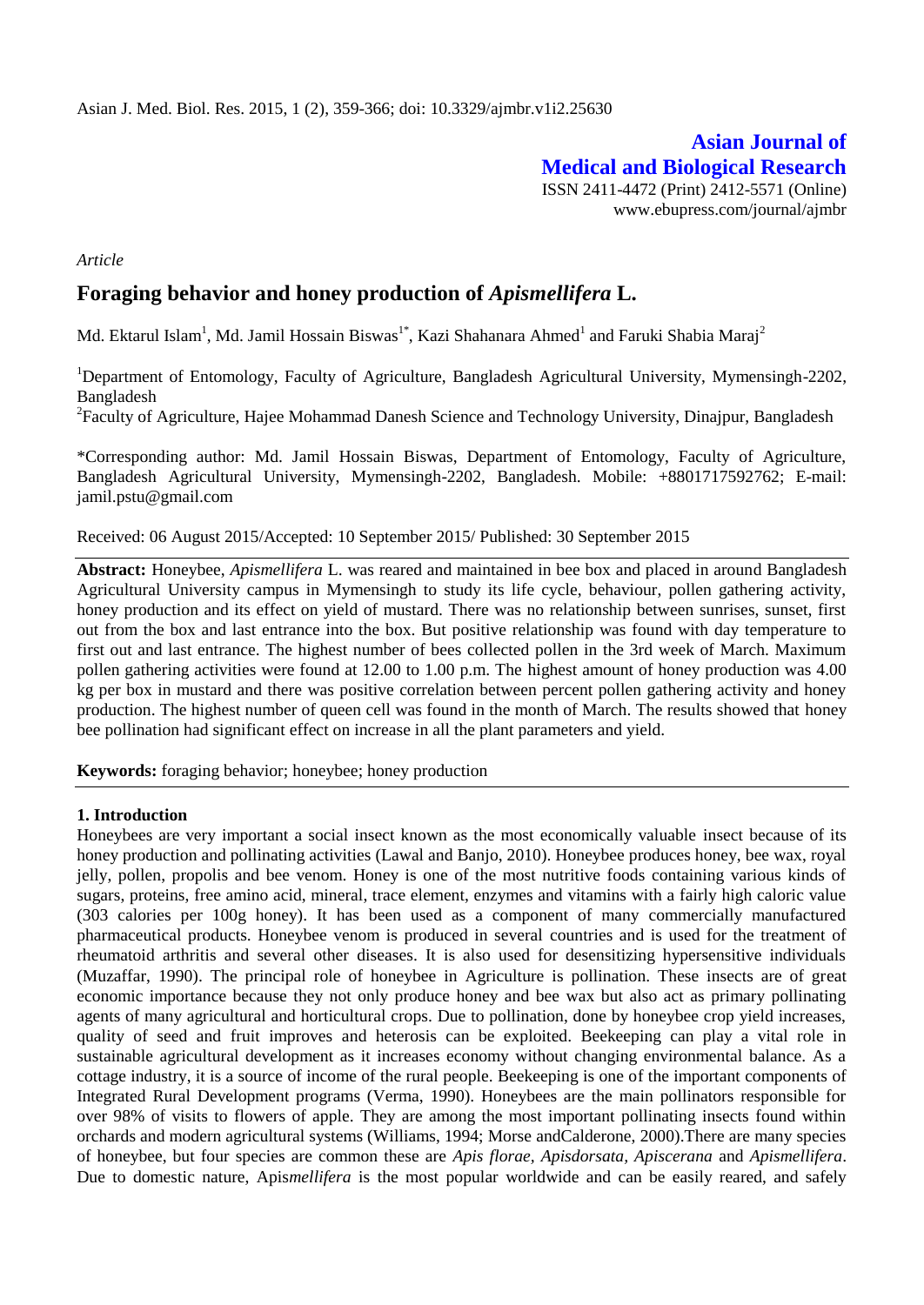migrated from one place to other for pollination and honey production. *A. mellifera* carried heavier pollen, less aggressive, and produce more honey than the native bee *A. cerana*. It is less prone to swarming for beekeepers who naturally hope to lose their colonies as rarely as possible (FAO, 1986). Like other honeybee species *A. mellifera* has a high flight range for foraging. A worker of this species may fly maximum 2-3 km away from its colony (Abrol, 1997). There is general agreement that introduction of the exotic *Apismellifera*, in Northern India, Bangladesh, Pakistan, and Thailand is now the basis of flourishing apicultural industries. This exotic bee species produces three times more honey than the native, *Apiscerana* F., and is more suited to modern bee management technology (Verma, 1990). Most of the honey in Bangladesh will come from *Apisdorsata*. In Bangladesh, *Apismellifera* was introduced in the year 1992 on experimental basis and now in many parts of the country it is gaining popularity because of its higher honey yield. The present study is to estimate the yield of honey per box in litchi and mustard.

# **2. Materials and Methods**

Experiments on foraging behavior and honey production of *Apismellifera* and its effect on yield of mustard crop were set up in Bangladesh Agricultural University (BAU) campus and in the field of Sutiakhali and Bhabakhali village near BAU campus, Mynemsingh. The studies were carried out from November 2013 to April 2014.

# **2.1. Description of the experiment site**

### **2.1.1. Location**

The experiment was conducted at three different places, such as Sutiakhali and Bhabakhali in Mynemsingh, when mustard flowers were available in the field during November 2013 to January 2014 and Horticulture farm, BAU, Mynemsingh, when litchi flowers were available in the farm during February to April 2014.

# **2.1.2. Climate**

The experiment was carried out in subtropical climate, which is characterized by temperature, high humidity and heavy precipitation with occasional gusty wind in March to April 2014 and moderately low temperature during November 2013 to April 2014. The average monthly air temperature, rainfall and relative humidity.

### **2.2. Equipments for observation and maintenance of the bee boxes**

**2.2.1. Bee box**: The bee box is a wooded box of 51 cm x 41 cm x 27 cm. which is set on a stand of 30 cm height. Each bee box contains the brood chamber, the super chamber and the upper cover. The detail dimensions of a bee box are presented in Table 1.

| Name of the different parts | Length $(mm)$ | Width (mm) | Height (mm) | Thickness wood (mm) |
|-----------------------------|---------------|------------|-------------|---------------------|
| Floor board                 | 530           | 410        |             | 20                  |
| Chamber                     | 470           | 370        | 230         | 20                  |
| <b>Frame of chamber</b>     |               |            |             |                     |
| i)Top bar                   | 490           | 25         |             | 20                  |
| ii)Side bar                 | 230           | 30         |             | 15                  |
| iii)Bottom bar              | 450           | 15         |             | 15                  |
| Top cover                   | 570           | 450        | 55          | 15                  |
| Entrance gate               | 100           | 20         |             |                     |
| Bee space                   | 8             | ۰          |             |                     |

### **Table 1. Dimension of the bee box.**

### **2.2.2. Comb foundation**

The invention of comb foundation for use with movable frames marks another milestone in the history of beekeeping. Comb foundation is a thin sheet of bees wax stamped with a pattern of hexagons of size equal to the base of natural brood cell. Providing of beeswax foundation accelerates comb construction, thus making better honey harvests possible. It also leads the bees to construct comb with cells of uniform size.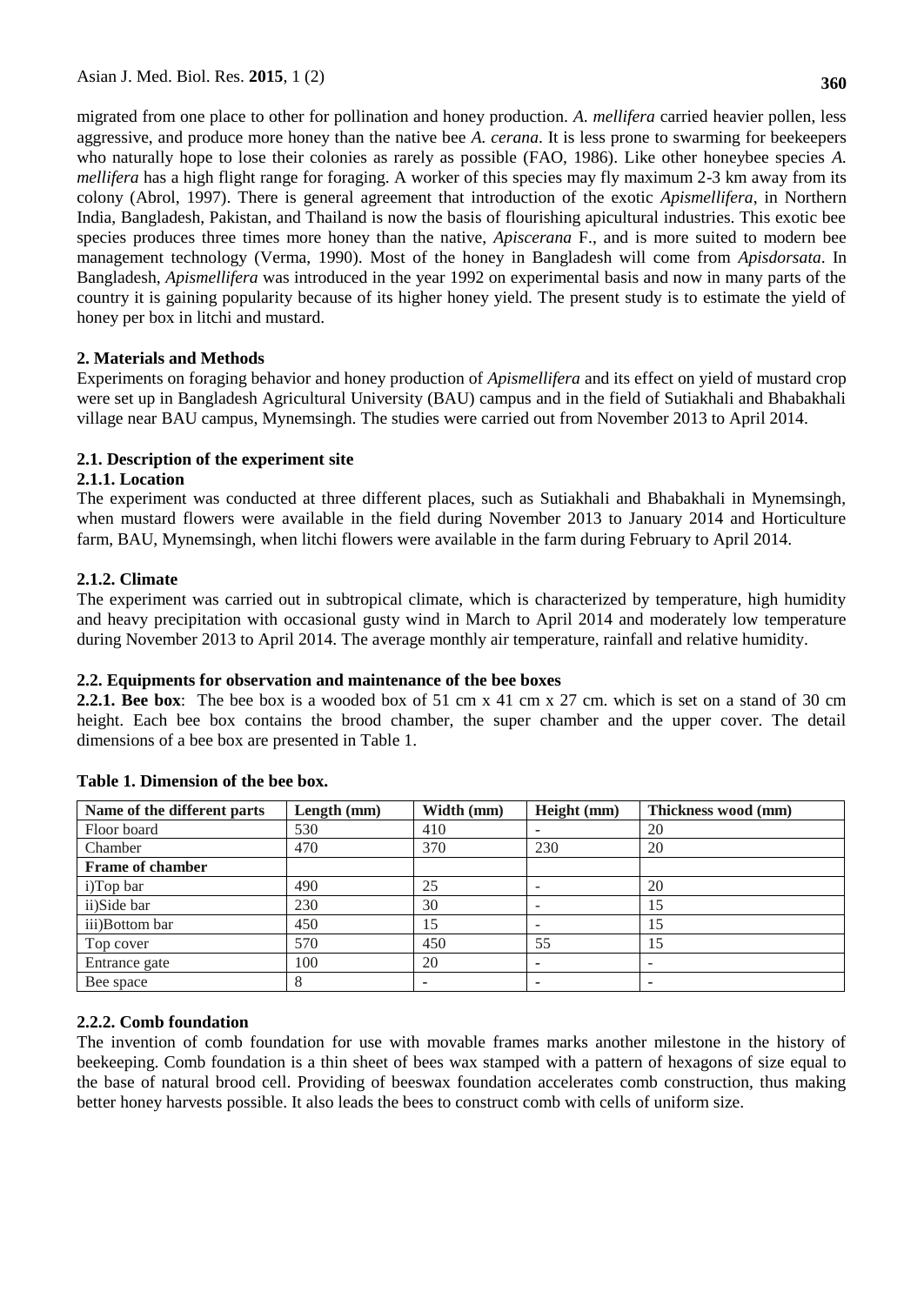### **2.3. Equipments for handling bees**

The smoker consists of a container made of tin for blowing air into the base of the fire pot and thus smoke come out from the funnel of the smoker. It is used to drive away the bees from the comb when needed. Other equipment such as Bee veil, hand glove, bee brush, knife, and hand netare very important for the culture of bee.



**Figure 1. Honey extractor.**

### **2.4. Feeder pot**

Feeding pot is used to feed the colonies with sugar syrup as a food supplement during dearth period and to medicate them far and treatment of the diseases. The feeder pot is a rectangular container whose length and width as like as a frame. The feeder pod is placed into the box with the replacing a frame.

### **1.5. Honey extractor**

The honey extractor is device that spins the combs so rapidly (up to 300 rpm) that the honey is extracted out of them by centrifugal force. The honey extractor makes it possible to save the comb for re-use by the bees and increase honey crop accordingly. Four-farmed extractor was used for honey extraction. The honey cell of the comb is uncapped before ripen and mature stage but the cell become capped at ripen andmature. The knife is used for removal of the cell capping from the honeycomb sealed by wax capping. After removal of comb capping the comb was placed in the honey extractor for rotation.

### **2.6. Other equipments**

Stand, water pots, net, pots of different sizes (for preserving honey), counter (for countering honeybees) etc.

### **2.7. Observation of boxes**

Observation of boxes was done at every 7th day interval. After every 6 days each boxes and frame were checked carefully done to remove queen cell or cells and excess drone cells. If more than one queen developed in a box they fight each other and died or swarm. Drone cell was removed when drone present more than the worker cell. Sometime larval and pupal conditions were observed in the frame and the task was continued up to the entire period of the experiment. Same time number of queen cells present per box was recorded.

### **2.8. Mustard yield**

Pollination effect of honeybee was observed in two different fields of mustard crop in Sutiakhali village. The fields were at least three kilometer apart from each other and with same flowering condition. One bee box full with 10 frame bees were setup in the Sutiakhali field but in Bhabakhali char mustard field was without bee box. Honey was extracted from the box regularly. Four harvests were conducted from the box. When the mustard started to ripen 10 mustard plants were randomly collected from both Sutiakhali and Babakhali field. After collection of mustard plant the data on number of pod plant<sup>-1</sup>, number of seed pod<sup>-1</sup>, weight of seed pod<sup>-1</sup> and total weight of seed plant<sup>-1</sup> was recorded. And also mustard was collected in an area of 10 m<sup>2</sup>from Sutiakhali and Babakhali fields: the yield was calculated in  $kg$  ha<sup>-1</sup>.

### **2.9. Calculate honey production**

The honey production of *Apismellifera*was studied in both mustard and litchi fields. In case of mustard, the honey yield was recorded 15th November 2013 to 15th December 2013. In case of litchi the data were recorded from 3rd March to 2nd April 2014.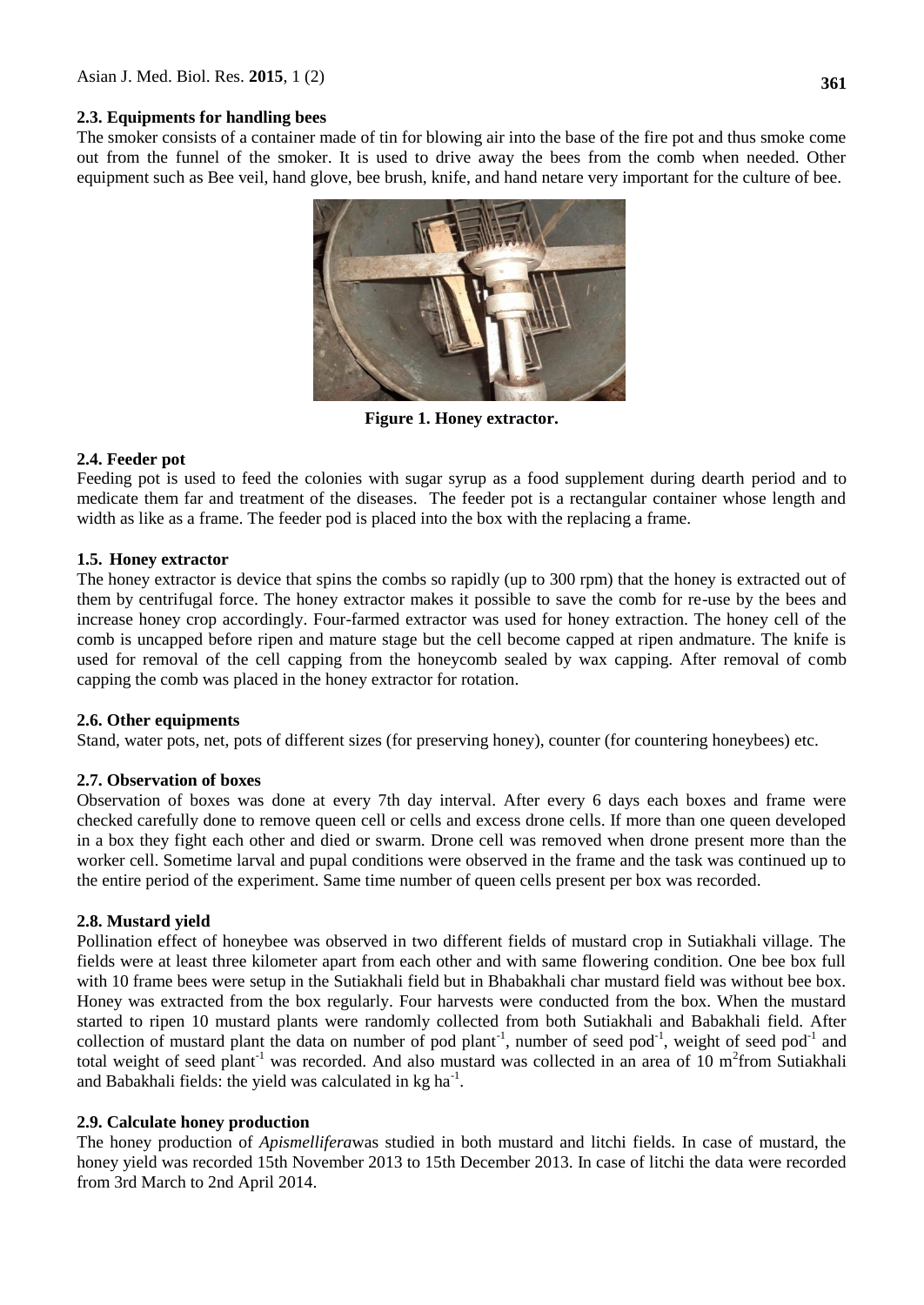#### **2.10. Statistical analysis**

The data for various parameters were analyzed statistically using MSTAT-C software for analysis of variance. The means were separated using Duncan's Multiple Range Test (DMRT).

### **3. Results and Discussion**

Results obtained from the present study on life cycle foraging behavior and honey production of *Apismellifera* L. and its effect on yield of mustard crop are presented below.

#### **3.1. Behaviour of** *Apismellifera* **L.**

The first out and last entrance of bees in the box was observed to find out the relationship with the sunrises, day temperature and sunset. There was no relationship between first out of bees and sunrises but observed positive relationship between first out and day temperature (Figure 2). When day temperature increased, bees are out from the box earlier but when day temperature low, bees were out from the box lately. There was no relationship between last entrance and sunset but positive relationship was found in the day temperature and last entrance of bees (Figure 3). When day temperature was increased bee entrance in the box delayed.



**Figure 2. Relationship among first out of bees, sunrise and temperature.**



**Figure 3. Relationship among last entrance of bees, sunset and temperature.**

Joshi and Joshi (2010) reported that honeybee workers started activity at 6.17 a.m. but this commencement time can be greatly impacted by the region. Alqarni (2006) found that a higher number of bees workers started activity at 8 am than at 10 am under desert conditions. But Bisht and Pant (1968) stated that activity of bees is dependent upon the availability of pollen yielding flower and the environmental conditions like sunrise, sunset, and day temperature etc.

#### **3.2. Pollen gathering activity**

Honeybees gather nectar and pollen from plants as their food. Most foraging was done within one to 2 km of the hive. Every minute the bees remove pollen from their bodies with their pollen brushes and collect surplus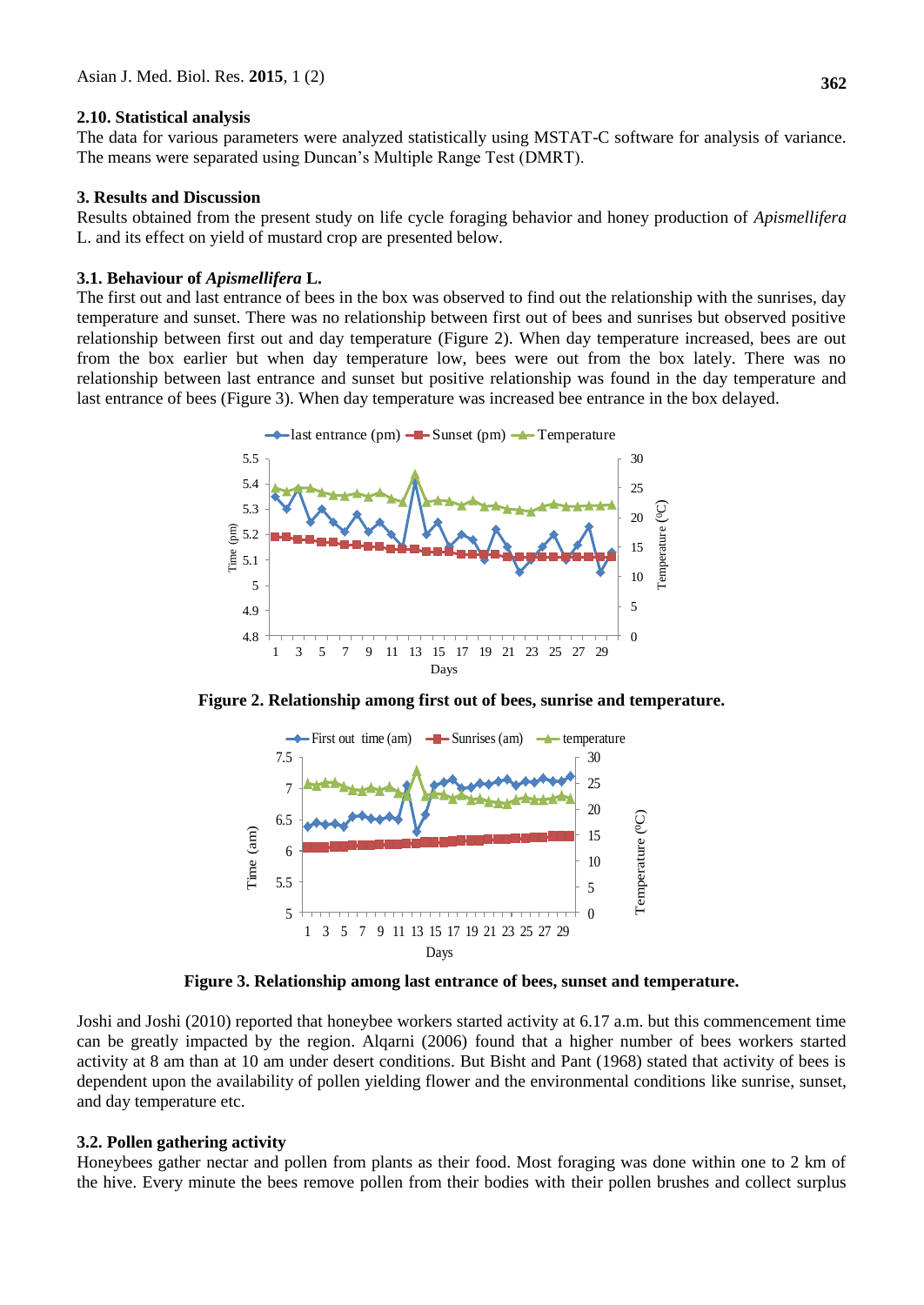pollen in their baskets. Pollen gathers activity of *A. mellifera* was observed in litchi orchard three times in a day from 3 March to 2 April 2014. Number of bees with pollen and without pollen and their percentage are presented in Table 2.

The percentage of pollen carry was significantly  $(p<0.05)$  affected in different working hours in the month of March. The highest percentage of bees with pollen carry was found at noon (12.00 to 1.00 pm) to 1.00 pm. The lowest percentage of bees with pollen carry was found at the morning (7.00 to 8.00 am). The pollen gathering activity of bees was increased with the increase of temperature and decreased with the increased of humidity. The highest number of bees (1508) with pollen was recorded at 12.00 to 1.00 pm. The lowest number of bees (44.00) with pollen was recorded at the time of 7.00 to 8.00 a.m.

Many authors reported foraging activities of honeybees during the morning hours. Ibrahim and Selim (1992) found that foraging activity was the greatest in the morning between 08:00 to 10:00. Murrell and Nash (1981) observed that maximum number of foragers was found at the time of 10:30 a.m. Rashad (1975) reported that high relative humidity decreased pollen collection. Praagh *et al.* (1987) revealed that pollen collection at 85% RH remained fairly stable, but it declined to a low level at 65% RH, when both the number of foragers and the collecting efficiency of each bee decrease. Hossain (1992) recorded that there was a significant negative correlation between relative humidity and foraging and pollen collection activity Oh and Woo (1990) reported maximum level of activity at 13:00 h. Mamood *et al.* (1996) observed honeybees foraging on the flowers most actively between 10.00 to 11.00 am.

Pollen gathering activities of honeybees are dependent upon the availability of pollen yielding flowers and the environmental condition like sunrise, sunset, day temperature and humidity. In the litchi seasongreatest pollen gathering activities were found in the  $3<sup>rd</sup>$  week of March because at that time all litchi flowers were blooming in the litchi orchard. In the  $1<sup>st</sup>$  and  $4<sup>th</sup>$  week of March pollen gathering was lowest because all litchi flowers were not blooming. In the  $4<sup>th</sup>$  week of March pollen gathering activities were lowest.

Bisht and Pant (1968) stated that pollen-gathering activity is dependent upon the availability of pollen yielding flower and the environmental conditions like sunrise, sunset, day temperature and humidity.

|               | No. of bees with pollen |                        |                              | No. of bees without pollen |                        |                        | Percentage of pollen carry |                         |                       |
|---------------|-------------------------|------------------------|------------------------------|----------------------------|------------------------|------------------------|----------------------------|-------------------------|-----------------------|
| Week          | $7.00-$<br>8.00 am      | $12.00 -$<br>$1.00$ pm | $5.00-$<br>$6.00 \text{ pm}$ | 7.00-8.00<br>am            | $12.00 -$<br>$1.00$ pm | $5.00 -$<br>6.00<br>pm | $7.00 -$<br>8.00 am        | $12.00 -$<br>1.00<br>pm | $5.00 -$<br>$6.00$ pm |
| 1st           | 132.29                  | 1085.43c               | 204.14                       | 503.29                     | 991.57                 | 433.57                 | 21.22c                     | 52.40c                  | 31.02d                |
| 2nd           | 252.00                  | 1149.71b               | 282.29                       | 681.57                     | 1013.14                | 449.14                 | 25.61b                     | 53.76b                  | 33.98b                |
| 3rd           | 153.14                  | 1353.43a               | 208.57                       | 428.57                     | 1049.71                | 409.14                 | 27.01a                     | 56.43a                  | 35.26a                |
| 4th           | 44.00                   | 1091.14c               | 275.57                       | 196.86                     | 1012.29                | 473.43                 | 18.10d                     | 51.98                   | 32.09c                |
| $SE_{\pm}$    | 28.99                   | 36.82                  | 22.63                        | 77.85                      | 27.09                  | 21.59                  | 1.19                       | 0.61d                   | 1.89                  |
| <b>LSD</b>    | 87.31                   | 105.66                 | 73.45                        | 241.65                     | 90.94                  | 71.80                  | 3.41                       | 1.77                    | 6.33                  |
| Level of sig. | <b>NS</b>               | $\ast$                 | <b>NS</b>                    | <b>NS</b>                  | <b>NS</b>              | <b>NS</b>              | *                          | $\ast$                  | $\ast$                |

**Table 2. Pollen gathering activity of** *Apismellifera* **L. on litchi from 3 March 2014 to 2 April 2014.**

\*= 5%level of significant

 $NS = Non$  Significant

### **3.3. Honey production by** *Apismellifera* **L.**

Honey production was significantly  $(p<0.01)$  influenced by different time of harvesting (Table 3). Highest amount of honey production was found in 1<sup>st</sup> weekof December 2013 (4.00 kg per box) in mustard crop. The lowest amount of honey was harvested in  $4<sup>th</sup>$  week of November followed2<sup>nd</sup>week of December and 3<sup>rd</sup> week of November 2013 (3.30 kg per box). For litchi the highest amount of honey in the box was 3.8 kg per box was harvested in  $3<sup>rd</sup>$  week of March and the lowest amount of honey 3 kg per box was recorded in the 1<sup>st</sup> and 4<sup>th</sup> week of March (Figure 4). Higher amount of honey is harvested in mustard season than litchiseason.

In this study the highest quantity of honey harvested in 4 colonies was 13.88 kg in mustard and 13.1 kg in litchi*.*  Chaudhary (1997) extracted 80 kg of honey from 10 colonies during the first 15 days of the honey flow season. Chaudhary (2000) conducted an experiment on the performance and prospects of *Apismellifera* in southwestern Haryana, India. He extracted an average of 18.5 kg honey per colony during February-March from rape seeds. Zhen-Ming *et al*., (1990) found that the European honeybee, *Apismellifera* was the most important species in Chinese agriculture. In European honeybees, the honey output of each colony is 30 kg/year and the highest can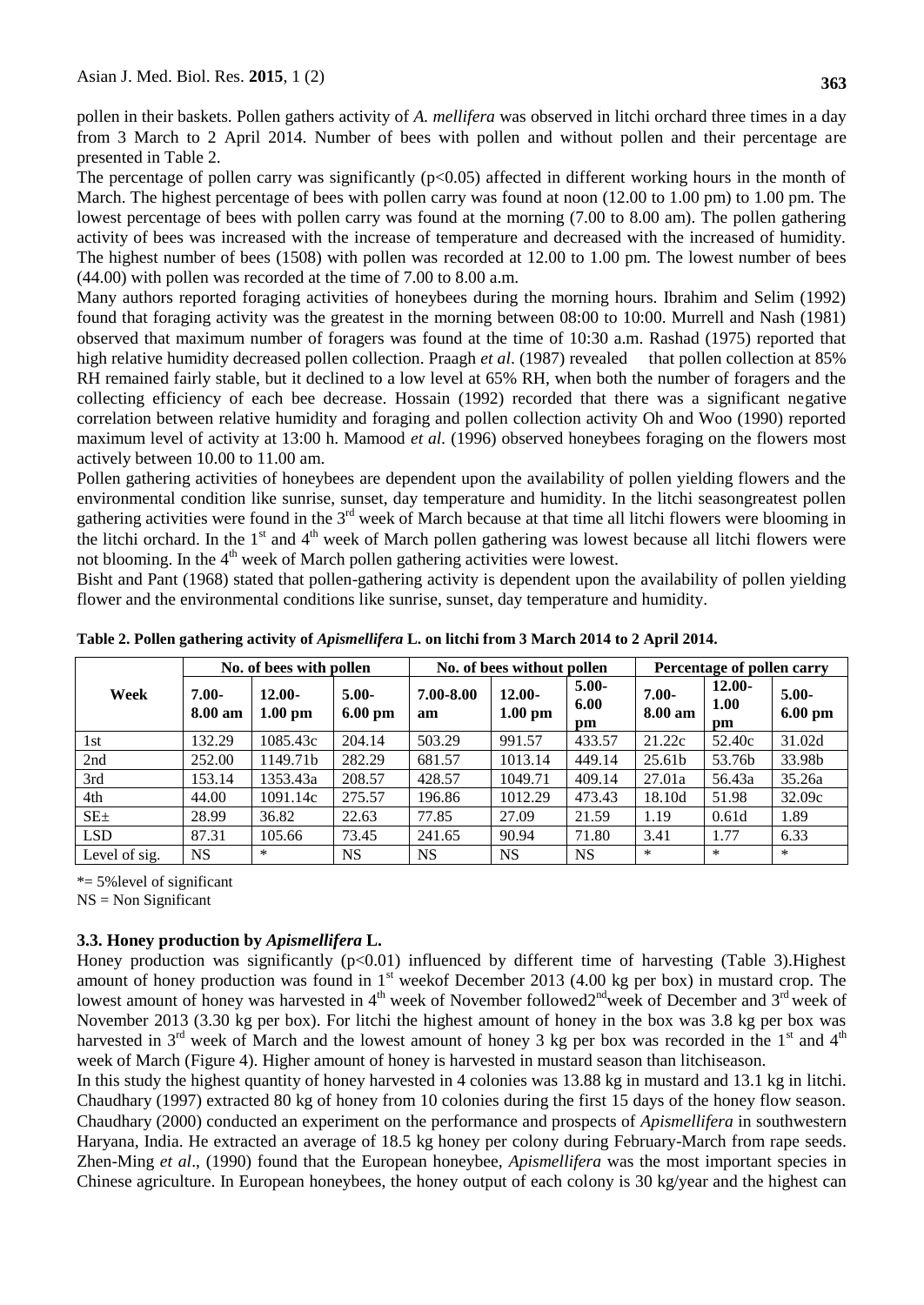be as much as 150-200 kg. Verma (1990) reported that the, *Apismellifera* introduced by Friz Maurer in 1980 in Bhutan and he (Maurer) obtained an average honey yield of 30 kg/colony/year.

The relationship between percent of pollen carrying bees and honey production is shown in Figure4.The result showed highly positive relationship between percentage of pollen carrying and honey production ( $r = 0.8925$ ). Generally honeybees collected pollen with their legs and nectar in their mouth so, high percentage of pollen carrying indicate higher amount of nectarcollection.



**Figure 4. Percentage pollen carrying bees in different time of four weeks of the month of March 2014.**

|  |  | Table 3. Yield of honey in mustard and litchi. |  |  |  |  |
|--|--|------------------------------------------------|--|--|--|--|
|--|--|------------------------------------------------|--|--|--|--|

|                 | <b>Mustard</b>                      |                                       | Litchi                           |                                |  |
|-----------------|-------------------------------------|---------------------------------------|----------------------------------|--------------------------------|--|
| <b>Harvest</b>  | <b>Period of harvest</b>            | <b>Yield of honey per</b><br>box (kg) | <b>Period of harvest</b>         | Yield of honey per box<br>(kg) |  |
|                 | 3 <sup>rd</sup> week of November    | 3.30 <sub>b</sub>                     | 1 <sup>st</sup> week of March    | 3.00 <sub>b</sub>              |  |
| $\overline{2}$  | $4^{\text{th}}$<br>week of November | 3.50ab                                | $2^{nd}$<br>week of March        | 3.30ab                         |  |
| 3               | 1 <sup>st</sup> week of December    | 4.00a                                 | $3^{\text{rd}}$<br>week of March | 3.80a                          |  |
|                 | $2^{nd}$<br>week of December        | 3.30 <sub>b</sub>                     | $4^{\text{th}}$<br>week of March | 3.00 <sub>b</sub>              |  |
| SE <sub>±</sub> |                                     | 0.028                                 |                                  | 0.025                          |  |
| <b>LSD</b>      |                                     | 0.35                                  |                                  | 0.18                           |  |
| Level of sig.   |                                     | $***$                                 |                                  | $**$                           |  |

 $** = 1\%$  level of significant

### **3.4. Queen cell formation during November 2013 to April 2014**

Queen cell looks like the shell of a peanut (Figure 5). The number of queen cell was lowest when the bee colony was weak and pollen and nectar source declined. The highest number of queen cell was formed due to increased feeding of pollen and nectar source. Those queen cells remove for maintenance of bee box. But queen cell were not removed for colony multiplication. During the study period number of queen cell formation was significantly  $(p<0.01)$  different (Table 4). The highest number of queen cell was found in the month of March (25.5). The lowest number of queen cell was found in the month of November (2.25) which was statistically similar to that found at the month of December (3.25), January (3.50) and February (3.50). It may be due to increase of pollen and nectar source of the colony. Queen cell was used for colony multiplication.



**Figure 5. Queen cell formation**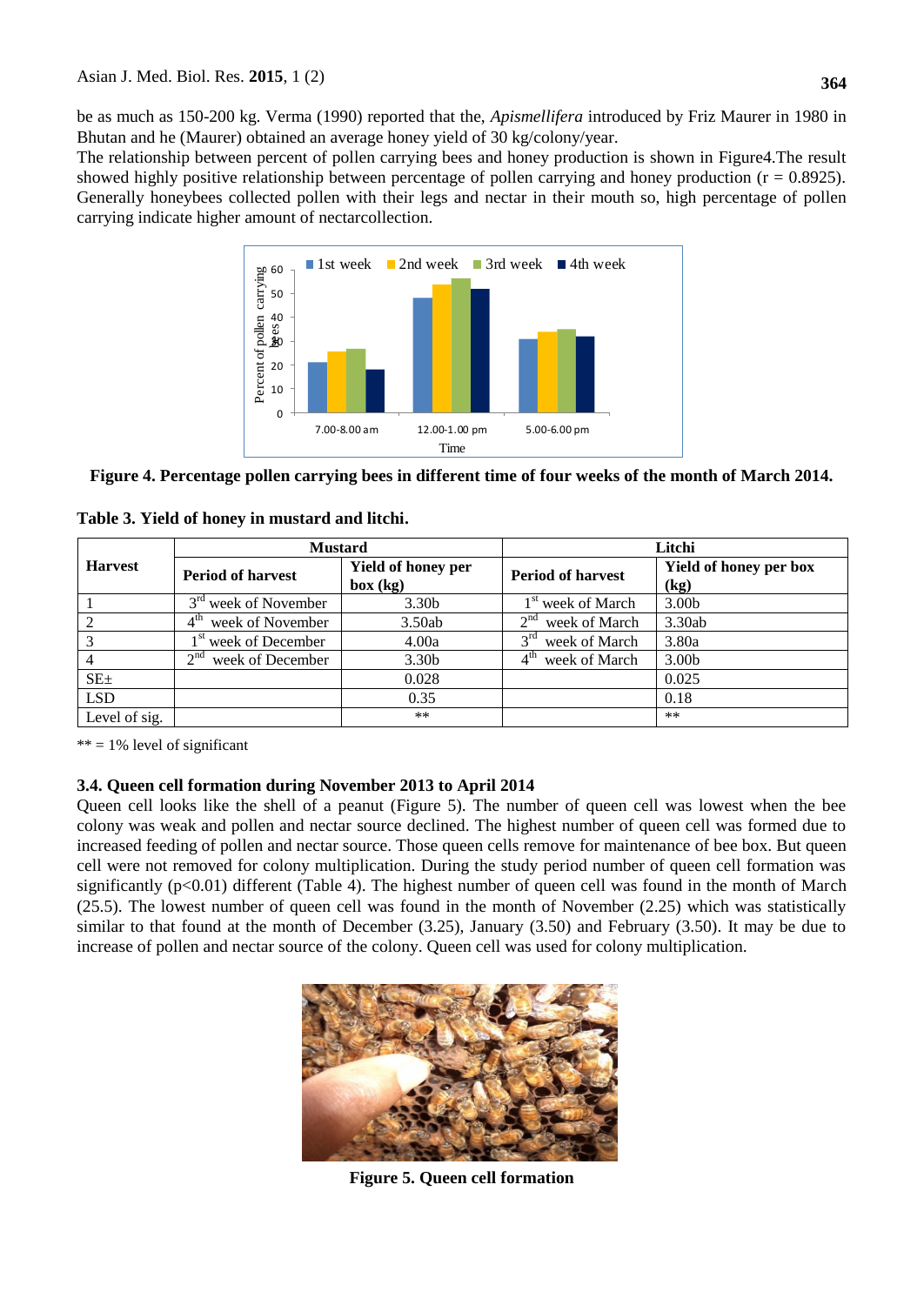| <b>Months</b>        | Average no. of queen cell formed per box |
|----------------------|------------------------------------------|
| November             | 2.250c                                   |
| December             | 3.250c                                   |
| January              | 3.500c                                   |
| February             | 3.500c                                   |
| March                | 25.500a                                  |
| April                | 10.750b                                  |
| CV(%)                | 18.479                                   |
| <b>LSD</b>           | 2.266                                    |
| level of significanc | $***$                                    |

**Table 4. Average number of queen cell formed per box in different month (November 2013 to April 2014).**

 $** = 1\%$  level of significant

### **4. Conclusions**

Honeybee, *Apismellifera* L. was reared and maintained in bee box and placed in around Bangladesh Agricultural University campus in Mymensingh to study its behavior, pollen gathering activity, honey production and its effect on yield of mustard. There was no relationship between first out of bees and sunrises but it was observed positive relationship between first out and day temperature. When day temperature increased bees were out from the box earlier but when day temperature low bees were out from the box lately. When day temperature increased, bee entrance in the box was delayed. The highest percentage of pollen carrying activity was recorded at the time of 12.00 to 1.00 p.m. The lowest pollen gathering activity was recorded at the time of 7.00 to 8.00 a.m. In 1st and 4th week of March pollen gathering activities were lowest. Highest amount of honey production was found in 1st week of December 2013 (4.00 kg box $^{-1}$ ) in mustard crop. The lowest amount of honey was harvested in the 2nd week of December and 3rd week of November, 2013 (3.30 kg per box). The highest number of queen cell was found in the month of March 2014 (25.5) because maximum amount of pollen and nectar were found at that time. The lowest number (2.25) of queen cell was found in the month of November. The yield of mustard in bee box setted and without bee box setted field were calculated 1450 kg per ha and 1150 kg per ha respectively.

### **Conflict of interest**

None to declare.

### **References**

Abrol DP, 1997. Bees and bee-keeping in India.Indian Bee Journal. pp.1.

- Alqarni AS, 2006. Tolerance of summer temperature in imported and indigenous honeybee Apismellifera L. Races in central Saudi Arabia. Saudi Journal of Biological Sciences, 13: 123–127.
- Bisht DS and NC Pant, 1968. Studies on pollen gathering activity of Indian honeybee (ApisindicaF.) under Delhi condition.Indian Journal of Entomology, 30: 163-168.
- Chaudhary OP, 2000. Performance and prospects of ApismelliferaL. in South Western Haryana.Haryana Agricultural University Journal of Research, 30: 89-97.
- Chaudhary OP, 1997. Successful Introduction of Italian honeybee (ApismelliferaL.).South Indian Journal of Insect Science, 10: 23-29.
- FAO 1986.The tropical and Subtropical Agriculture. FAO Agriculture services bulletin 68, Food and agricultural Organization of the United Nations, Rome. pp.283.
- Hossain MH, 1992. Beekeeping in Dhoher (Oman); foraging pollen gathering, brood rearing, swarming and distribution of colonies. Fourth National Conference of pests and diseases of vegetables and fruits in Egypt. pp.219-231.
- Ibrahim SM and HA Selim, 1992. Honeybee activity in gathering pollen from corn plants(Zea maize). Agriculture Research, 50: 107-113.
- Joshi NC and PC Joshi 2010.Foraging behavior of Apis sp. on Apple Flowers in a subtropical environment. New York Science Journal, 3: 71–76.